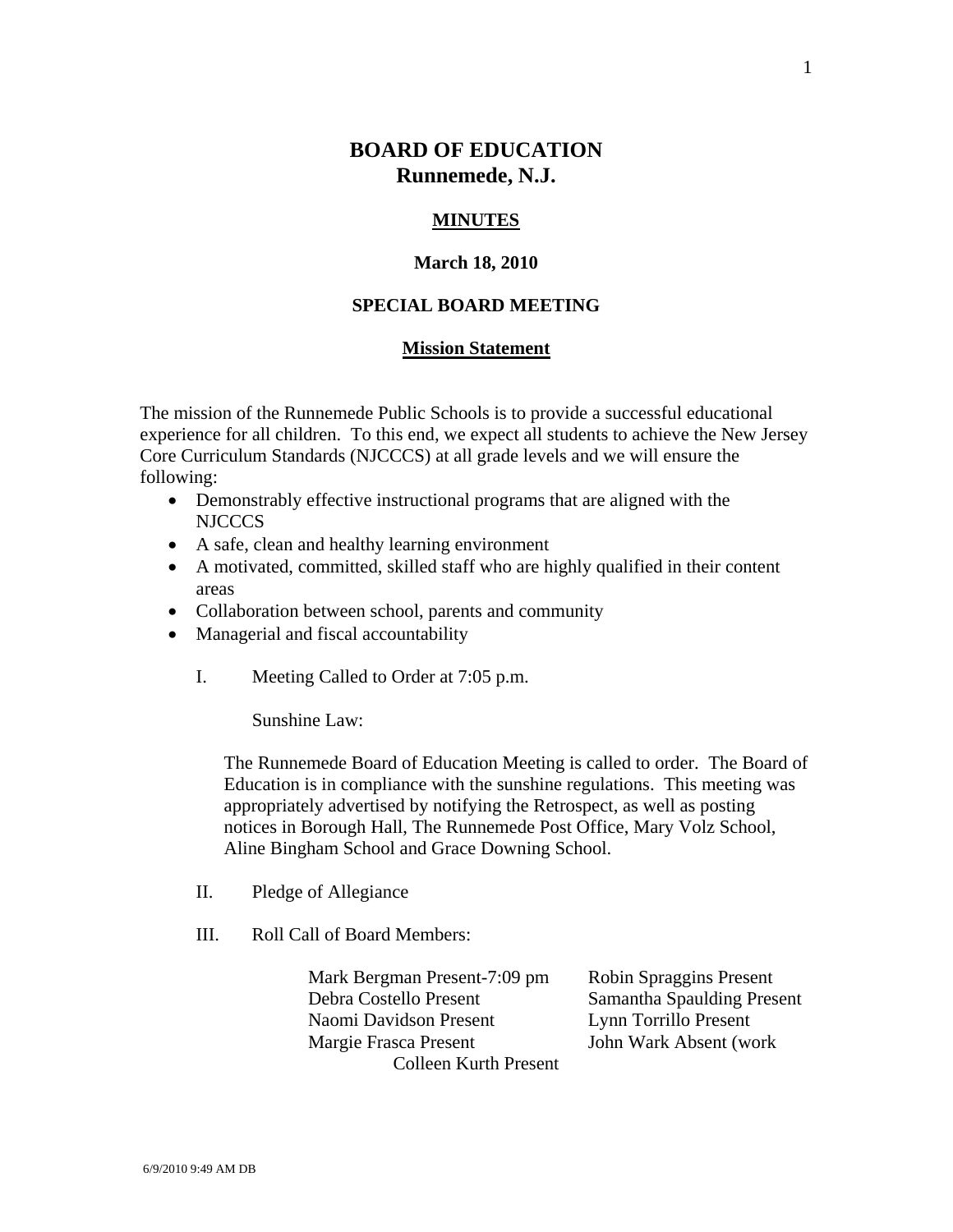Also Present: Nancy Ward, Superintendent of Schools Kelly Brazelton, Business Administrator/Board Secretary Mark Iannucci, Principal – Mary Volz School Stephen Pili, Assistant Principal – Mary Volz School

IV. Open Public Comment

Notation of Public Comments on Agenda Items (none)

The Board President will recognize those individuals in the audience whom wish to comment on any action items on this Agenda. Please respect the following procedures:

- 1. Be recognized by Board President.
- 2. State your full name and address.
- 3. Identify the resolution/item number on which you wish to comment.
- 4. Wait to be recognized before you make your comments. (just before the resolution is voted on)
- 5. Limit your comments to the specific resolution/items.
- 6. Limit your comments to (3) minutes per person.
- V. Executive session to discuss student matters, personnel, contractual and legal matters. 7:06 pm

Motion by Mrs. Spraggins Seconded by Mrs. Davidson

Resolved that pursuant to Section 8 of the Public Meetings Act, the public shall be excluded from that portion of the meeting involving the discussion of personnel, legal and contractual matters. Further resolved that discussion of such subject matters discussed in Executive Session can be disclosed to public, upon official action, if any, at the conclusion of the executive session, or at a public session at some later date.

ROLL CALL VOTE: Yes 7 No 0 Abstain 0 Absent 2

VI. Return to Public Session 8:00 pm

Motion by Mrs. Frasca Seconded by Mrs. Costello

ROLL CALL VOTE: Yes 8 No 0 Abstain 0 Absent 1

#### **A. FINANCE**

1. 2010-2011 proposed School Budget.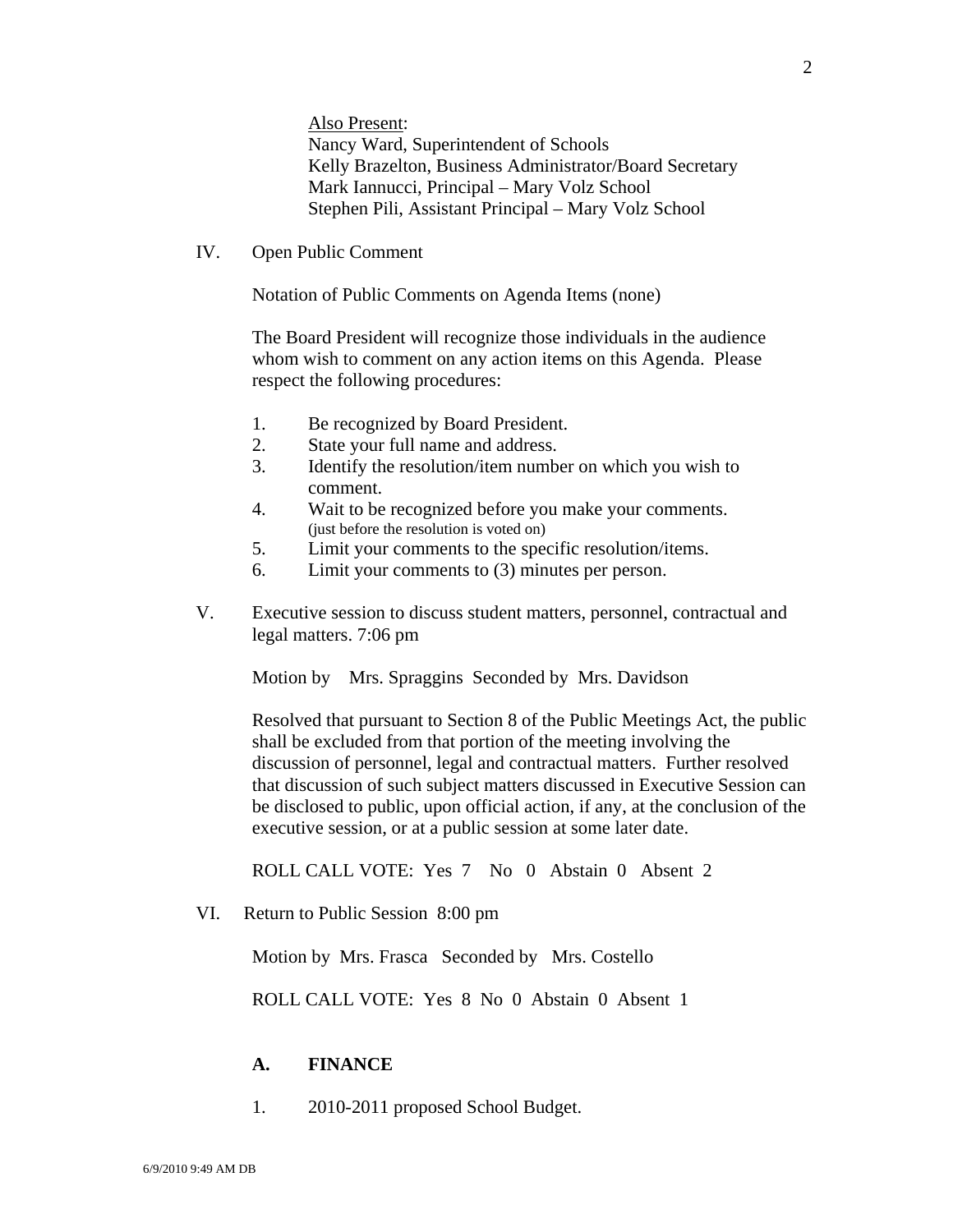## Tabled until March 24, 2010

ROLL CALL VOTE: Yes 8 No 0 Abstain 0 Absent 1

VII. Public Comments (on any item)

Audience Recognition and Public Comment

The public is reminded that all public complaints against a district employee must be made through a specific grievance process.

A description of this process may be found in BOE policy (file code #1312) This policy is available upon request in the office of the Board Secretary.

Any individual naming an employee in a complaint before the Board of Education, without the employee's permission, could be cited for violating that employee's civil and contractual rights.

Mrs. Wilson- Cuts, project

Michelle Winters- Courtesy Bussing can you explain

- Co-curriculars- is there a way to cut sports and continue to do other things we cannot get outside like band.
- Wants to support \$143.50 did the long division but she can afford 11 dollars to ensure her kids are getting what they need in school.
- Appreciates that we are breaking down dollar amount of increase.
- Could we move executive session to end of meetings.

Patricia Murray- 612 Read Avenue-

- Are you and the BA taking a salary freeze. YES! How can we cut kindergarten down to half time; doesn't know if she can support \$143.50. We have to look at co-op with other districts.
- Does agree with a pay to play program; sports and clubs.

Mrs. Angel Bebe - 625 Detmar Terrace

- Could athletics and co curricular be done later in the day and have people volunteer for these types of activities.
- Certain standards that volunteers have to go through to get approved-WARD
- Cannot be an option for half day kindergarten would be detrimental.
- What is courtesy Bussing?
- Roofing-did we get a private company or a union company.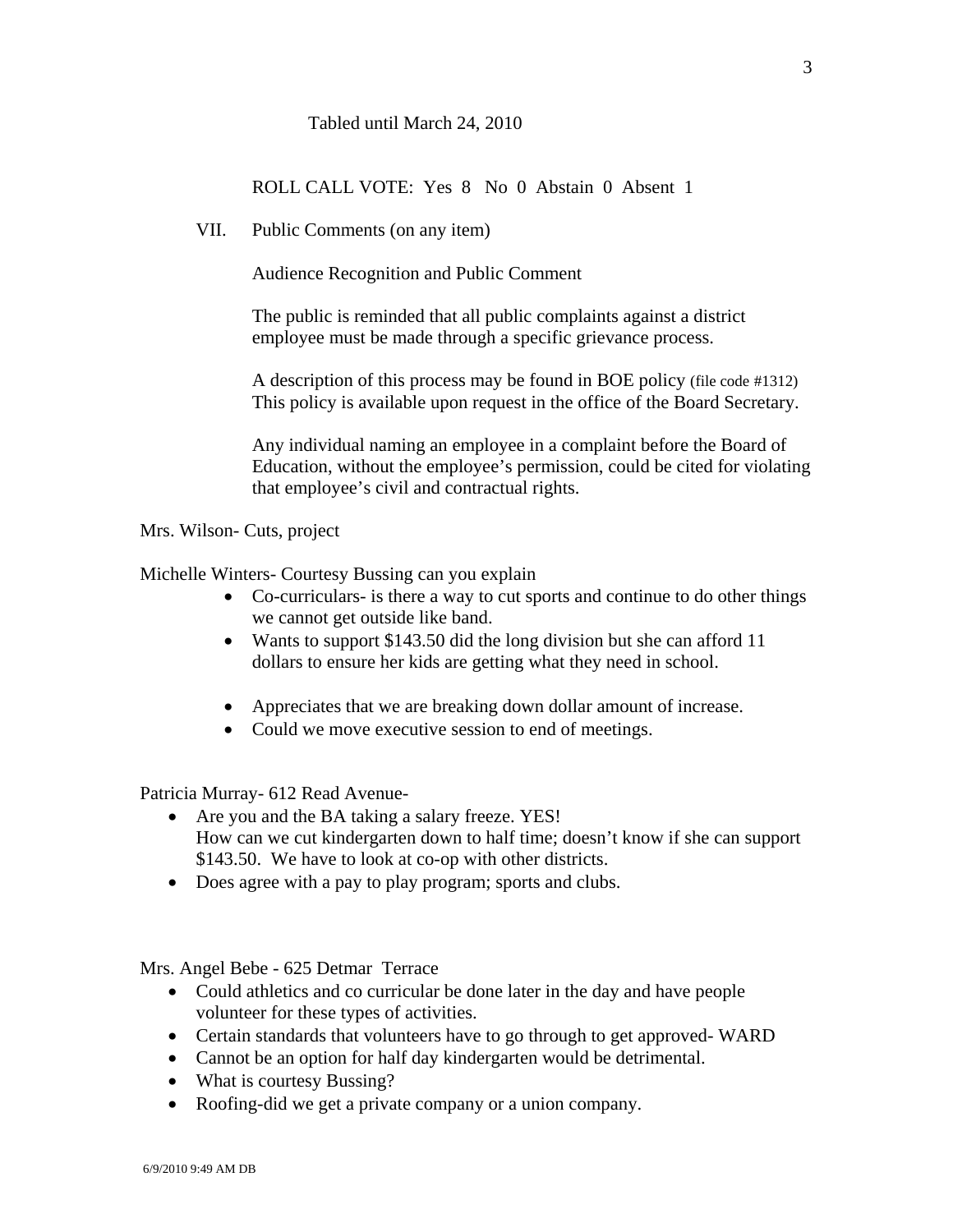• Privatizing Custodian- why does it cost more to pay for B&G supervisor

Christa Moore- 593 N. Oakland Avenue

- Have we calculated savings with retirements. Custodial retirements?
- Courtesy Bussing- one of the reasons we did that was because of hazardous routes. Some danger involved in kids walking down Clements Bridge Road, safety issues.
- Safety reasons is why nurses should not be cut.

Tracey Hummel- 635 Hirsch Avenue

 $\bullet$   $\frac{1}{2}$  day Kindergarten, what kids do in K impacts later on in later grades. Going to part time would be a step back.

Maria Panzarella- 12 S. Oakland Avenue

- Kindergarten should not be cut to half time. People move to Runnemede because of full day kindergarten. Huge selling point in this town. It does help children, it's huge, it's necessary and our testing is good.
- Shared Services- reaching out to other towns for Shared Services. Borough lost money in aid.

(Ward- interim BA in Bellmawr we gave a proposal they were not interested. We reached out again and they were not interested)

- Can we not start sharing staff with Barrington, why can't we reach out; we have plenty of things we can cut that will not affect kids.
- Field trips are out, it's an option it's a luxury. Parents would pay for transportation and entrance fees for field trips.

Mrs. Winters

• Some people don't know what we are doing at Superintendent's Advisory Council. Commend Mrs. Ward for doing what she has been doing to try and communicate with others.

Mrs. Bebe

• Did not know about Superintendent's Advisory Council, can there be more communication with parents about these groups.

VIII. Executive Session to discuss personnel matters. 10:10 pm

Motion by Mrs. Costello Seconded by Mrs. Davidson

Resolved that pursuant to Section 8 of the Public Meetings Act, the public shall be excluded from that portion of the meeting involving the discussion of personnel, legal and contractual matters. Further resolved that discussion of such subject matters discussed in Executive Session can be disclosed to public, upon official action, if any, at the conclusion of the executive session, or at a public session at some later date.